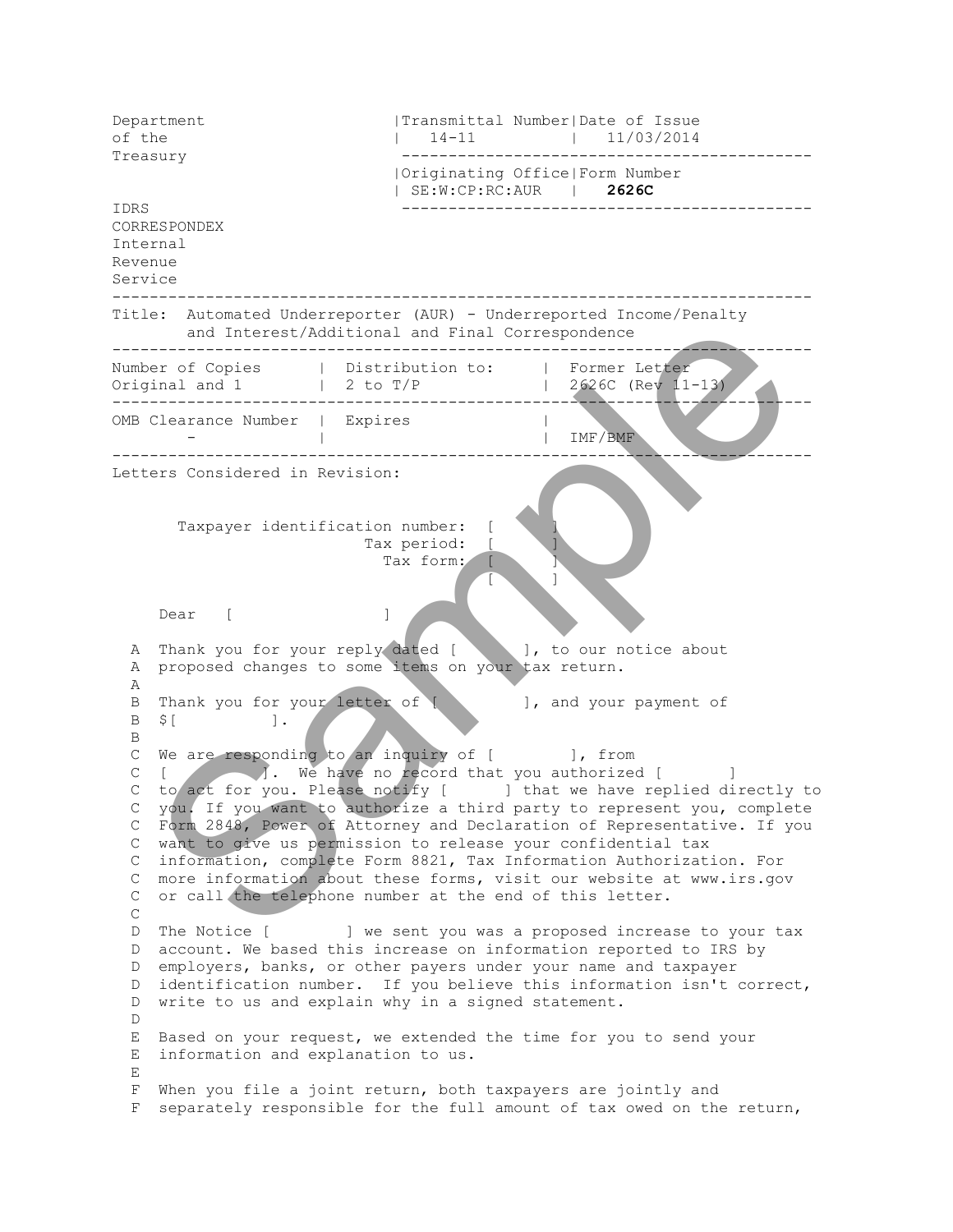```
 F even if you separate or divorce after you file. Use the space below
  F to give us the current address of the person who filed a joint return 
  F with you for the tax period shown above. We'll send him or her a copy 
  F of our proposed changes. 
  F 
 F Street address
  F 
 F City, state, and ZIP code
  F 
  G We sent a copy of our proposed changes to the other taxpayer on your 
  G joint return for the tax year shown above. When you file a joint 
  G return, both taxpayers are jointly and separately responsible for the 
  G full amount of tax owed on the return, even if you separate or divorce 
  G after you file.
  G 
  H Frequently, tax isn't paid due to litigation over financial affairs
 H between separated or divorced couples. The IRS doesn't settle these
H issues. This is a civil matter that you must resolve. We'll continue
  H to charge interest until the amount due is paid in full. 
  H 
\blacksquare [ \blacksquare I 
 J We're sorry we couldn't contact you sooner. We must process and review
  J the information we receive from all employers, businesses, and 
  J financial institutions and then compare it with the information shown 
  J on your tax return.
 T_{\rm d} K The law requires you to accurately report on your tax return all 
  K income you receive. If the payer(s) don't send you proper information 
  K forms (for example, Form W-2 for wages or Form 1099 for interest or
  K dividends), you must estimate your income based on your paycheck 
  K stubs, deposit slips, or other records and report this estimate on 
  K your tax return. 
  K 
  L We're sorry, but we can't send you a copy of the information you 
  L requested because we received the information electronically. To get 
 L a copy of the actual document with the amount reported to us, you need
  L to contact the payer(s) shown below. 
 T.
  M If you don't agree with the income reported to us by the payer(s) 
  M listed below, ask the payer(s) for a corrected income statement or 
  M written verification of the correct amount of income paid to you for 
  M the tax period shown above. Once we receive a corrected statement or 
  M written verification from the payer, we'll correct our proposed
 M change.
  M 
  N We're in the process of contacting the payer(s) listed below about the 
  N income reported in your name and social security number. We suggest
  N you also contact them and send us any information you receive. 
  N 
  O We contacted the payer(s) shown below and they verified that they 
  O paid this income to you. If you feel this information isn't correct, 
  O contact the payer(s) for a corrected statement and forward it to us. 
  O We're unable to change our proposal without this information. 
 \OmegaP Payer's name: [ ]
 P : [ ]
    full amount of tax owed on the return, even if you separate or divored<br>after you iie.<br>The question with the state of divorced couples. The IFA coesing the state of divorced separated or divorced couples. The IFA coesn't se
```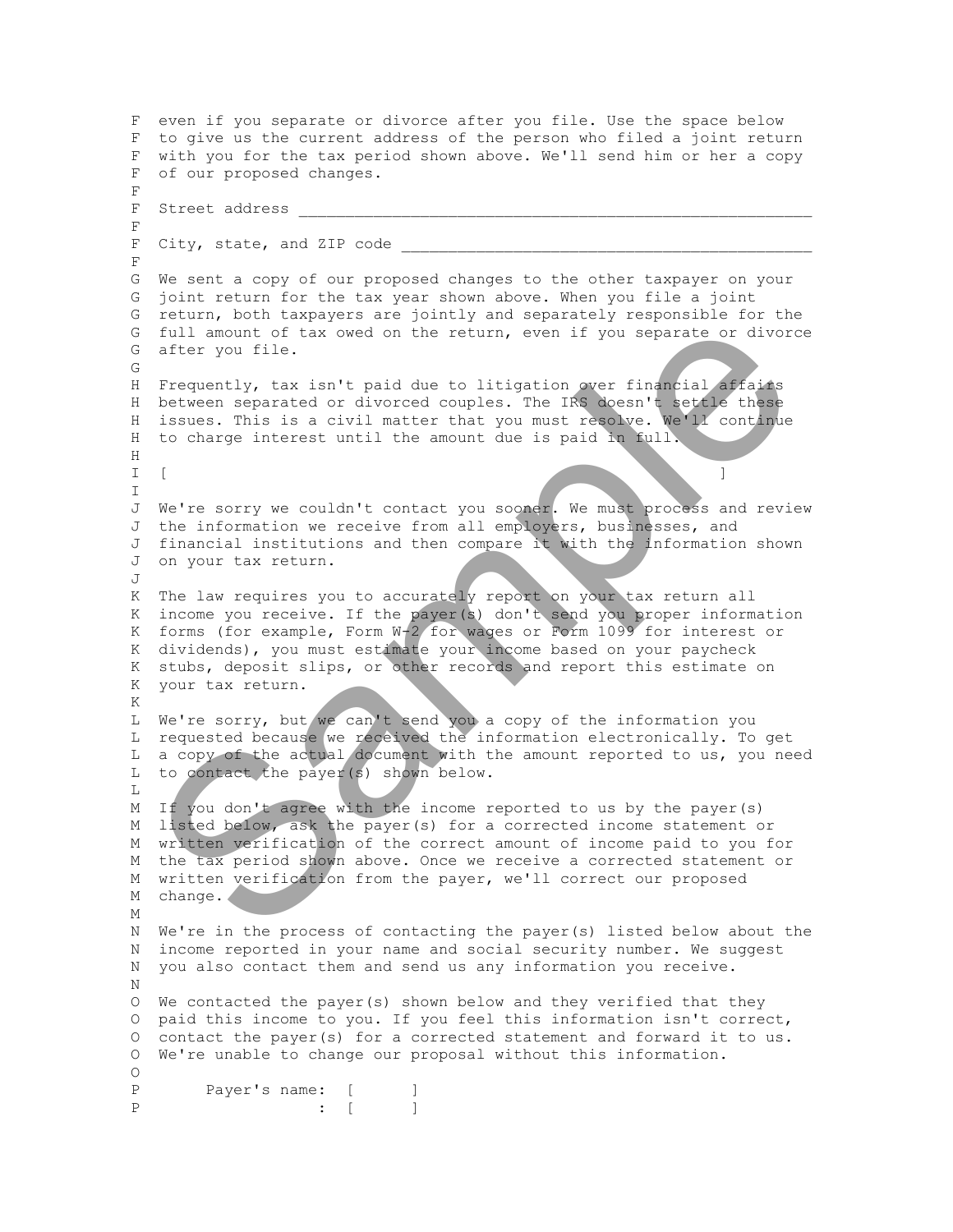```
P address: [ ]
P [ ]
  P 
 Q Payer's name: [ ]
 \Omega : [ ]
 Q address: [ ]
Q [ ]
  Q 
 R Payer's name: [ ]
 R : [ ]
 R address: [ ]
R [ ]
  R 
 S Payer's name: [ ]
 S : [ ]
 S address: [ ]
S [ ]
  S 
  T If you didn't receive all of the income reported to us, we asked you 
  T in the Notice [ ], to give us the name, address, and taxpayer 
  T identification number of the person who did receive the income.
  T According to our records, we haven't received this information. Once 
  T we do, we can correct our proposed changes to your tax account.
  T 
  T Write the information in the spaces below. Notify your payers to 
  T change their records so we'll receive correct reports from them in 
  T the future.
  T 
 U Payer's name: [ ]
 U : [ ]
 U Amount: $[ ]
 U Taxpayer's name who received the income:
  U 
 U Taxpayer's address:
  U 
 U Taxpayer's identification number:
  U 
 V Payer's name: [
V : [ \Box V Amount: $[ ] 
  V Taxpayer's name who received the income: _____________________________ 
  V 
  V Taxpayer's address: __________________________________________________ 
  V 
 V Taxpayer's identification number: _______________________________.
  V 
 W Payer's name: [ ]
 W : [W Amount: \varsigma[ ]
  W Taxpayer's name who received the income: _____________________________ 
  W 
  W Taxpayer's address: __________________________________________________ 
  W 
 W Taxpayer's identification number: ________________________________.
  W 
  X We proposed an increase to your tax because it appears you didn't 
  X include sick pay in your income. By law, any sick pay received 
   Payer's name:<br>
\begin{bmatrix} 1 & 1 & 1 \\ 1 & 1 & 1 \\ 1 & 1 & 1 \\ 1 & 1 & 1 \\ 1 & 1 & 1 \\ 1 & 1 & 1 \\ 1 & 1 & 1 \\ 1 & 1 & 1 \\ 1 & 1 & 1 \\ 1 & 1 & 1 \\ 1 & 1 & 1 \\ 1 & 1 & 1 \\ 1 & 1 & 1 \\ 1 & 1 & 1 \\ 1 & 1 & 1 \\ 1 & 1 & 1 \\ 1 & 1 & 1 \\ 1 & 1 & 1 \\ 1 & 1 & 1 \\ 1 & 1 & 1 \\ 1 & 1 & 1 \\ 1 & 1 & 1 \\
```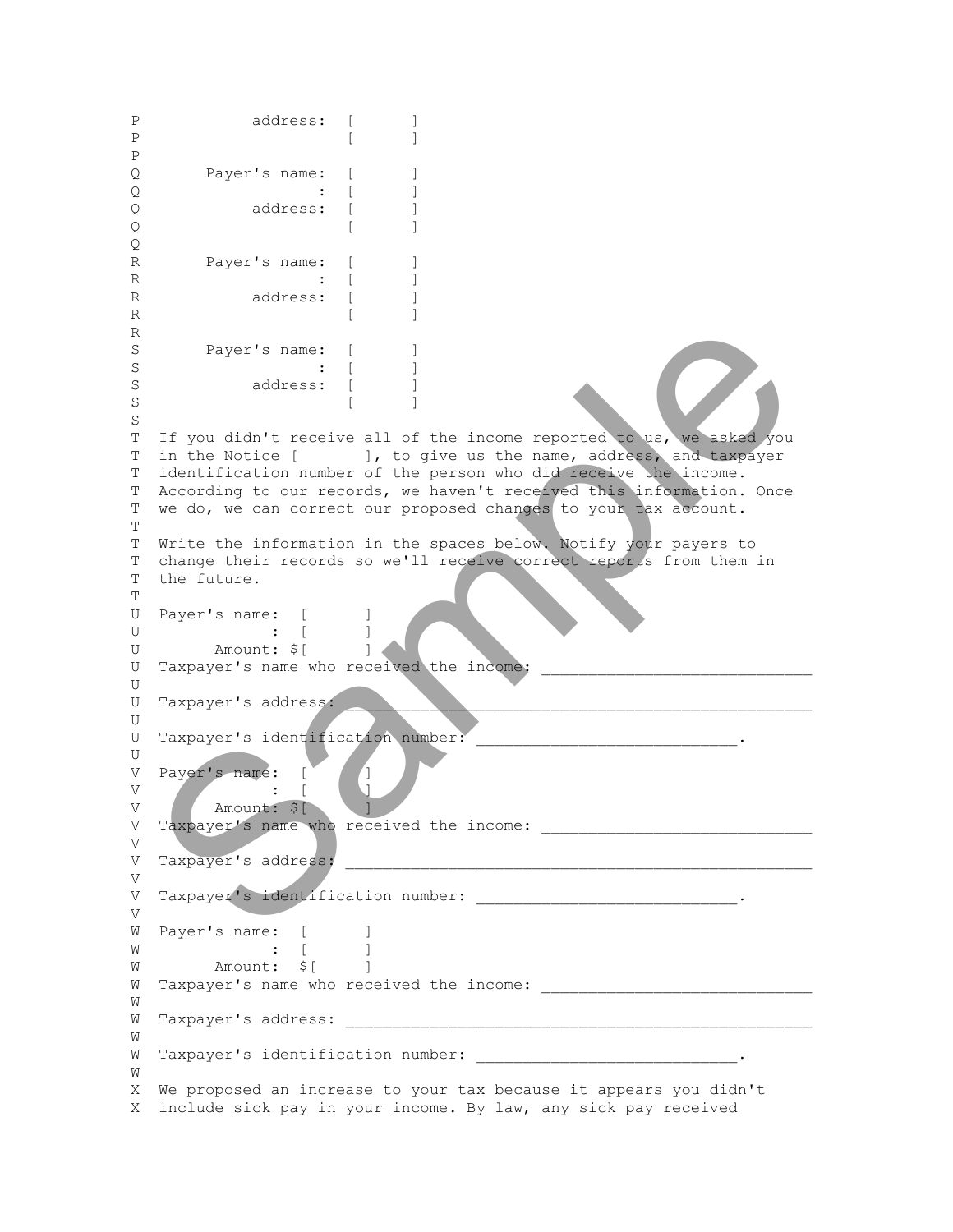X directly from your employer, from a benefit fund, or from an insurance X policy paid by your employer is taxable income. Send us documentation X that verifies who paid the premiums on your sick pay insurance. X Y The amount shown as wages on your Form W-2 has already been reduced Y by the amount listed on your Form W-2 as deferred compensation or Y retirement plan contributions. The law doesn't allow you to reduce Y your wages again. Report the amount of wages on your tax return as Y they are shown on your Form W-2. Y Z The amount of \$[ ] was reported to the IRS as a pension plan Z distribution, of which  $\S$ [ ] is taxable. When the distribution Z was made, you also received stock certificates. Z Z The sale of stock is a separate transaction that must be reported when Z the stock is actually sold. Your basis in the stock is the ordinary Z income, plus your contributions, included on your tax return for the Z year it was distributed. Z Z Your payer may advise you about the value of your stock and any Z projected losses and gains for financial planning purposes. However, Z any increases in value that would result in a capital gain aren't Z reportable or taxable until you actually sell your stock. Z 0 The amount you reported on your Form [ ], line [ ] as total 0 social security benefits received, didn't agree with the amount 0 reported to the IRS by the Social Security Administration (SSA). When 0 we processed your original return, we changed the total amount of your 0 benefits to the amount reported to us from SSA. We recomputed the 0 taxable amount of your benefits and the amount of your tax.  $\Omega$  1 We reduced your deduction for Individual Retirement Account (IRA) 1 contributions because you (or your spouse) were covered by a 1 retirement plan at work or through self-employment. Your "modified 1 adjusted gross income" exceeded the limit for a full IRA deduction 1 for your filing status. 1 2 We didn't allow your deduction for Individual Retirement Account 2 (IRA) contributions because you (or your spouse) were covered by a 2 retirement plan at work or through self-employment. Your "modified 2 adjusted gross income" exceeded the limit for any IRA deduction for 2 your filing status. 2 3 We accepted your statement explaining that you're an employee and 3 not self-employed. This means you don't have to pay self-employment 3 tax. However, as an employee, you must pay your share of social 3 security tax under the Federal Insurance Contribution Act (FICA). 3 This tax is computed at the rate of 7.65%. 3 4 Non-employee compensation is considered to be self-employment income 4 because no social security tax is withheld. Taxpayer(s) who receive 4 non-employee compensation must pay self-employment tax for social 4 security benefits. 4 5 The information you provided didn't establish the reasonable cause 5 necessary to waive the accuracy-related penalty due to negligence. 5 Pay the full amount you owe as soon as possible to avoid additional was nade, you also received stock certificates.<br>The sale of stock is a separate transaction that must he reported when<br>the stock is a separate transaction that must he reported when<br>the stock is actually sold. Your basis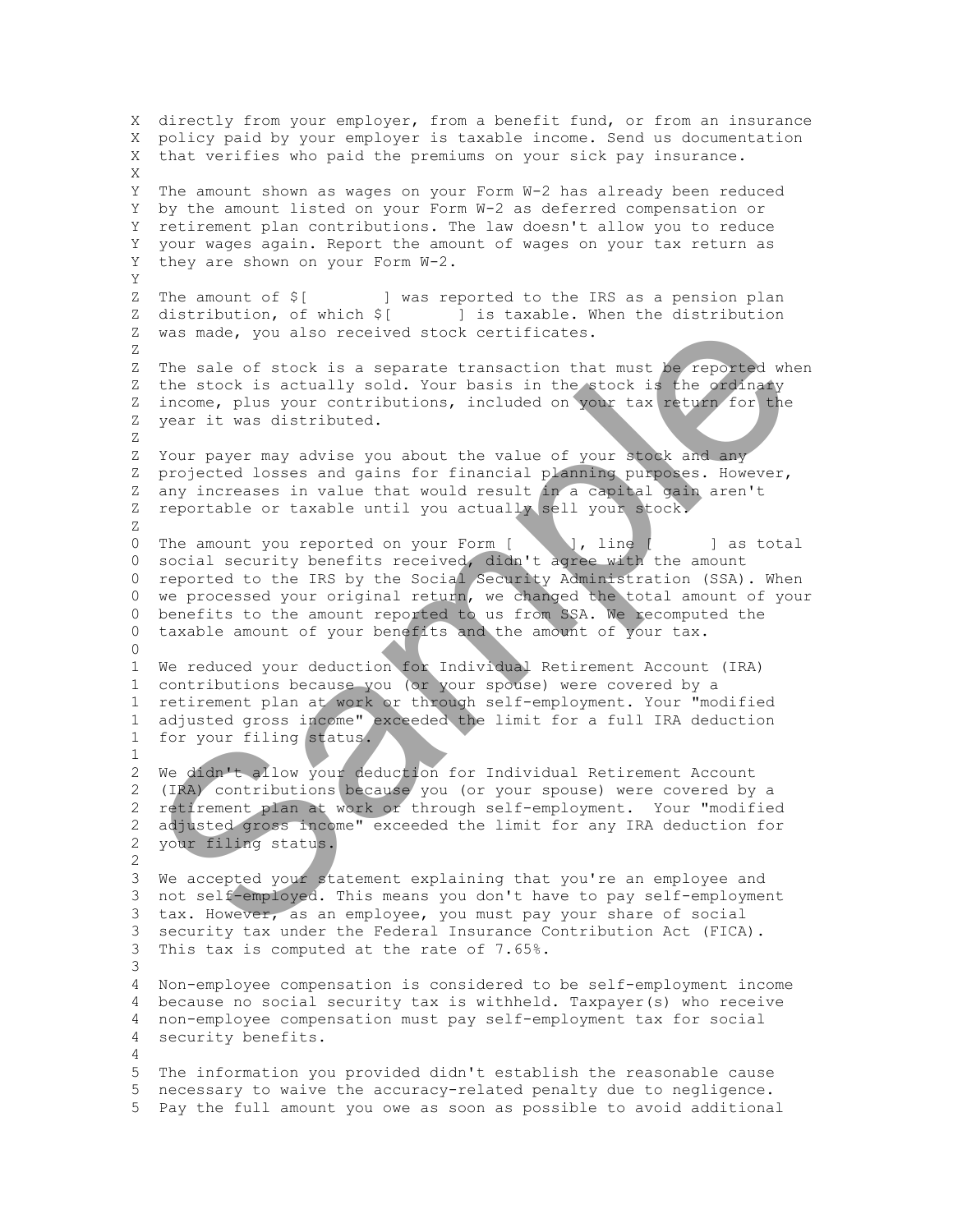```
 5 interest charges. 
  5 
  6 The information you provided didn't establish the reasonable cause 
  6 necessary to waive the accuracy-related penalty due to substantial 
  6 understatement of tax. Pay the full amount you owe as soon as possible 
  6 to avoid additional interest charges. 
  6 
  7 We added your tip income to your social security wages and increased 
  7 your social security tax. The law requires us to charge a penalty 
  7 when you don't report tips to your employer. The penalty is 50% of 
  7 the social security tax on tips not reported. If you have reasonable 
  7 cause why we shouldn't charge you this penalty, write to us and
  7 explain why in a signed statement. 
  7 
8 \tbinom{1}{2} 8 
  9 Unemployment compensation benefits received are fully taxable and 
  9 should be included in your gross income. We added the unemployment 
  9 compensation reported to us by the payer(s) shown in this notice to
  9 your adjusted gross income and computed the additional tax.
  9 
 9 If you have repaid any of these benefits, provide us with the amount
 9 and the date(s) the repayment was made so we can correct our proposal.
  9 
  a When you collect Workman's Compensation for a disabling injury and 
  a have subsequently been awarded retroactive social security disability 
  a benefits, all income received is considered social security benefits 
  a and may be taxable.
  a 
  a Workman's Compensation benefits generally aren't taxable if paid 
  a in place of wages lost as a result of a work-related accident or 
  a injury. However, Workman's Compensation benefits may be taxable if 
  a paid in place of retirement benefits such as social security or
  a railroad retirement benefits. In this situation, the taxable portion 
  a of your benefits would be computed using the same method used for 
 a social security and railroad retirement.
  a 
  a Refer to IRS Publication 915, Social Security and Equivalent 
 a Railroad Retirement Benefits, for further information. This
  a publication can also be used to determine amounts of these benefits
  a that may be taxable. 
  a 
  b When you take a loan from your retirement plan and don't repay the 
  b money in accordance with the repayment agreement, the outstanding 
  b balance of the loan is treated as a taxable distribution from the 
  b plan. This distribution isn't eligible to be rolled over to any other 
  b plan and doesn't qualify for the 10-year tax option. In addition, it 
  b may be subject to an additional 10% tax for early distribution from
  b the plan. 
  b 
  c Please provide a breakdown as to the cause and nature of your award
  c for damages. Include supporting documents, such as court papers. 
  c 
  d The law requires us to charge interest on unpaid tax from the due 
  d date of the return to the date the tax is paid in full. The law
  d doesn't allow us to reduce or eliminate interest based on reasonable 
  d cause. We've enclosed Notice 746, Information About Your Notice, 
    explain why in a signed statement.<br>
Themployment compensation benefits received are Yully taxasles and<br>
should be included in your gross income. We added the website<br>
compensation reported to us by the payer(s) shown in th
```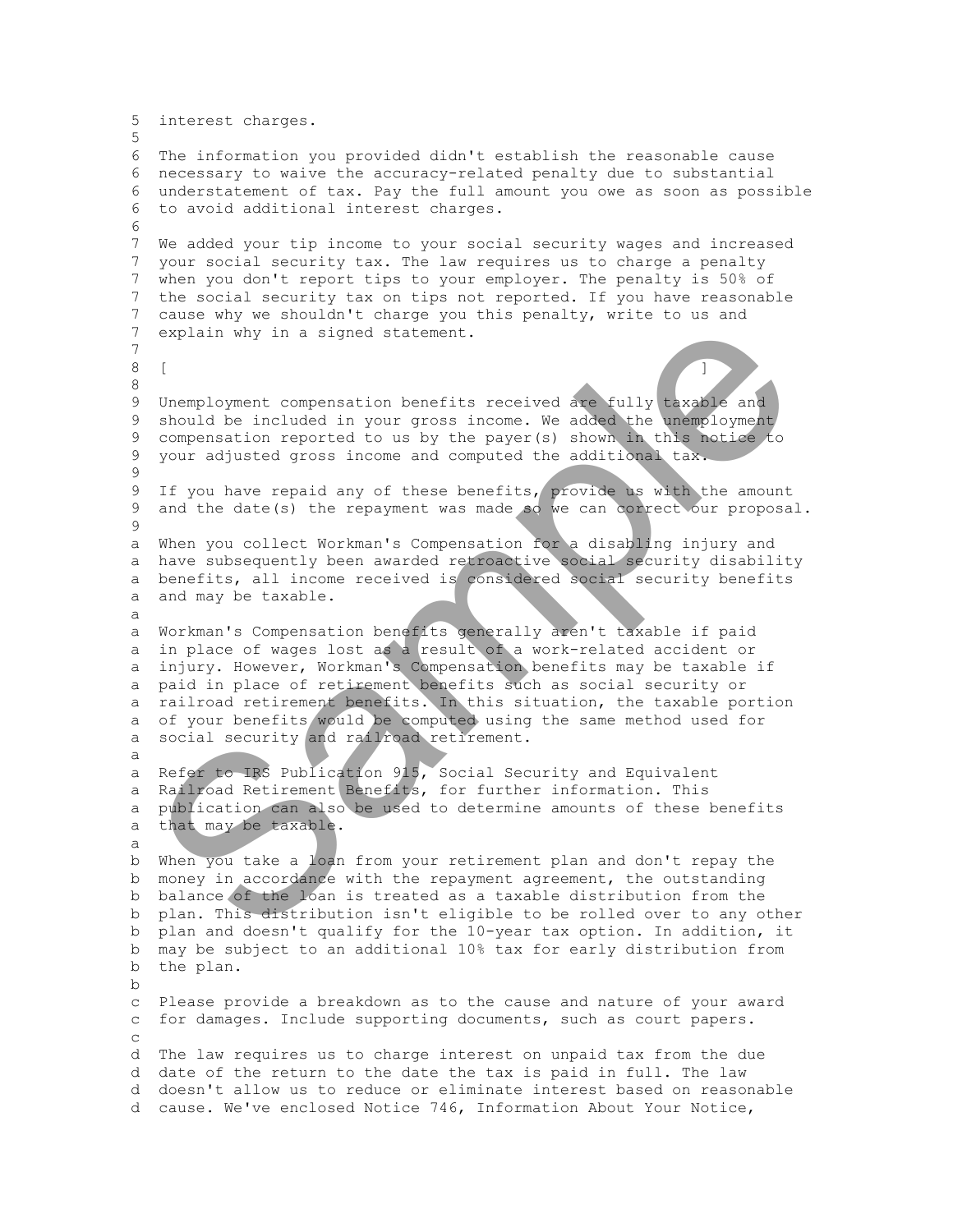d Penalty and Interest, which gives more detailed information on our d interest charges. d e The law allows us to charge a penalty on the unpaid amount of your e tax from the due date of the return, but not for more than 25% of e your unpaid tax. We've enclosed Notice 746, Information About Your e Notice, Penalty and Interest, which gives more detailed information e on the penalties we charge. e f The current amount you owe for the tax year shown above is f \$[ ], which includes penalties of \$[ ] and interest f of \$[ ] figured to [ ]. We'll continue to charge f interest until the amount you owe is paid in full. f f We've provided a general explanation of the possible penalties and/or f interest included in the current balance due on your account. If you f would like a specific explanation of how the amounts were computed on f your account, please contact us at the toll-free number shown in this f letter and we will send you a detailed computation. f f \*\* Filing and/or Paying Late -- IRC Section 6651 \*\* f f We charge a 5% penalty for filing late and 1/2% penalty for paying f late when a return is filed late and the tax is not paid by the due f date of the return. When both penalties apply for the same month, f the penalty for filing late is reduced by the amount of the penalty f for paying late for that month. f f The penalty for filing late is based on the tax ultimately due, f which was not paid by the original return due date without regard f to extensions. f f The penalty for paying late is based on the net unpaid tax at the f beginning of each penalty month following the payment due date f for that tax. f f The penalties are charged for each month or part of a month the f return or payment is late; however, neither penalty can be more f than 25% in total. f f Income tax returns are subject to a minimum penalty if filed f late and received more than 60 days after the due date. The f minimum penalty is \$135 (\$100 for returns due before  $1/1/2009$ ) f or 100% of the tax paid late, whichever is less. f f The penalty for paying late applies when tax is paid late, even f if the return was filed on time. The due date for payment of tax shown f on a return generally is the return due date without regard to f extensions. Increases in tax must be paid within 21 days of our notice f demanding payment (10 business days if the amount in the notice is f \$100,000 or more). f f If we issue a Notice of Intent to Levy and the balance due isn't paid f within 10 days from the date of the notice, the penalty for paying f late increases to 1% per month. f f For individuals who filed on time, the penalty decreases to 1/4% per interest until the amount you over is paid in full.<br>We've provided a general syphemation of the possible pensition and sympatric properties included in the current balance due on your deposite of 400<br>would like a specific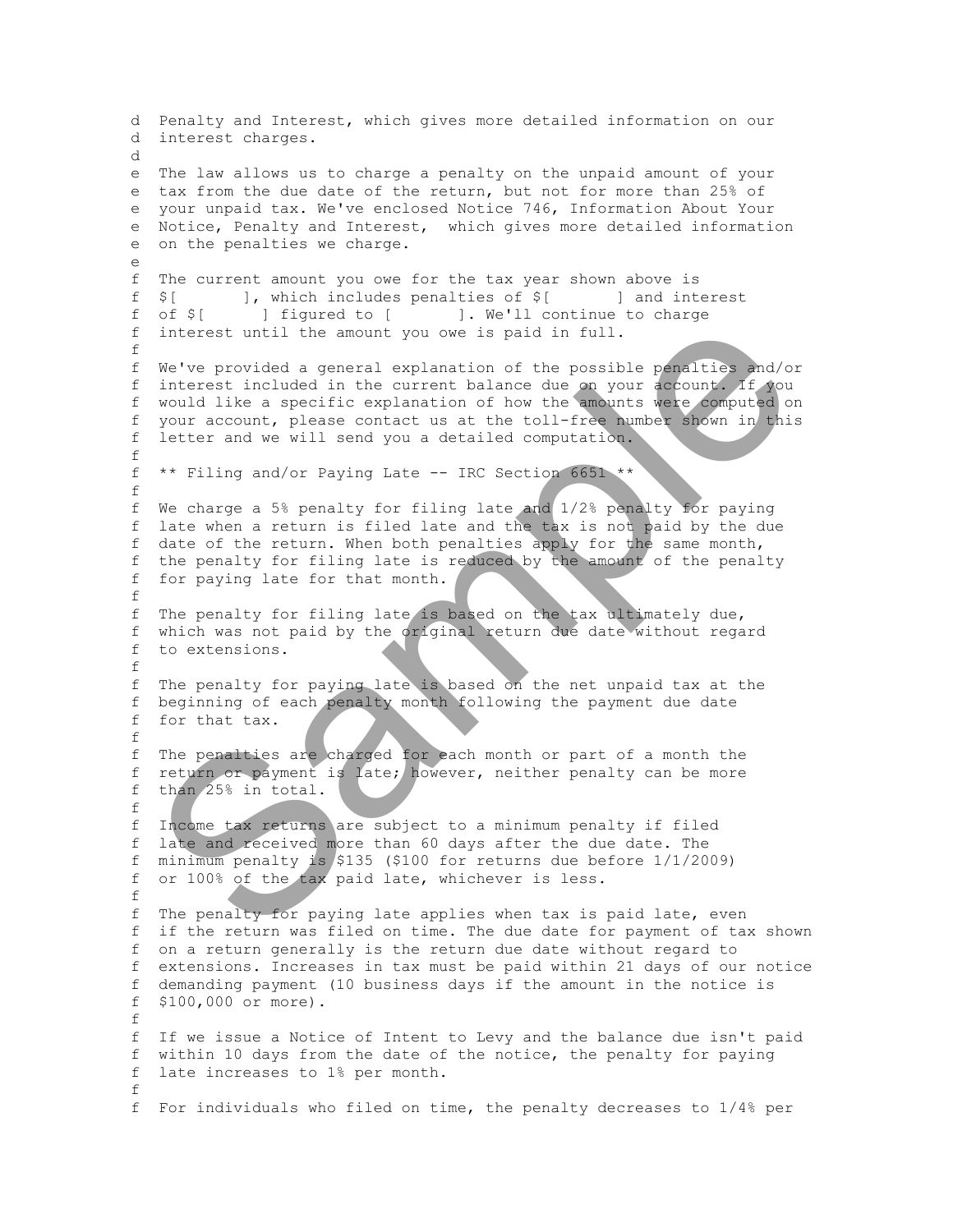f month while an approved installment agreement with the IRS is in f effect for payment of that tax. f f \*\* Interest -- IRC Section 6601 \*\* f f We are required by law to charge interest when you do not pay your f liability on time. Generally, we calculate interest from the due date f of your return (regardless of extensions) until you pay the amount you f owe in full, including accrued interest and any penalty charges. f Interest on some penalties accrues from the date we notify you of the f penalty until it is paid in full. Interest on other penalties, such as f failure to file a tax return, starts from the due date or extended due f date of the return. Interest rates are variable and may change f quarterly. f g \*\* Late or incomplete [ ] return -- IRC Section [ g g The penalty is \$[ ] per [ ], for each month g or part of a month the return was late or incomplete, for up g [ ] months. g h This letter doesn't extend the period of time you have to file a h petition, if you choose to, with the United States Tax Court. h i If you don't accept our findings, you may petition the United States i Tax Court for a re-determination of the amount of tax you owe, as i explained in the Notice of Deficiency we sent to you earlier. i j We need your signature on the "Consent to Tax Increase" at the end j of this letter to complete our action on your tax account. Sign the j consent statement and send it to us. If you filed a joint return, both j you and your spouse must sign the consent. j k If you don't agree with our proposed changes, write to us and explain k why in a signed statement. If you agree with our proposed changes, k sign the "Consent to Tax Increase" at the end of this letter. If you k filed a joint return, both you and your spouse must sign the consent. k l If you agree with our proposed tax increase but can't pay the amount l you owe in full, sign the "Consent to Tax Increase" at the end of l this letter. When we receive your signed consent, we'll send your l request for an installment agreement to the appropriate office. They l will contact you about payment arrangements and applicable fees within l 60 days from the date of this letter. If you have questions regarding l this process, contact customer service at 1-800-829-1040 between 7:00 l AM and 7:00 PM, local time.  $\mathbb{L}$  m Once you file a joint return, you can't change your filing status for m that tax period after the due date of the joint return. m n We may not have enough time to deduct your tax increase from your n expected refund as you requested. If you receive your full refund, n we'll send you a bill for your income tax deficiency. n o If you find additional information that would cause an increase or o decrease in your tax, you should file a Form 1040X, Amended U.S. o Individual Income Tax Return, to correct your tax account. Generally, date of the return. Interest rates are variable and may change<br>quarterly.<br>The penalty is  $\hat{s}(i)$  l per  $[i]$ . Interest rates are variable and may change<br>or lead in complete  $[i]$  l return  $-$  IRC exchange<br>of part of a month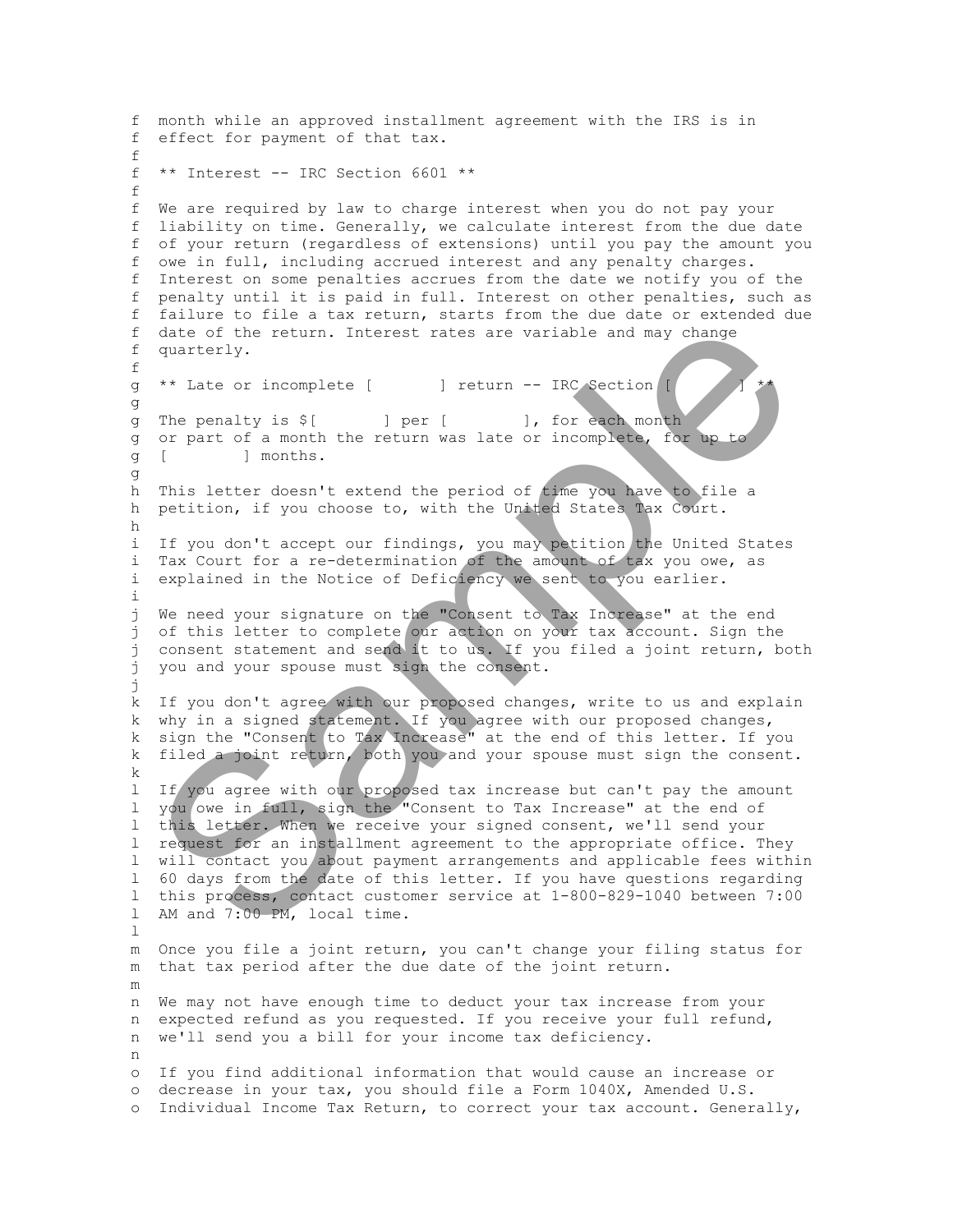```
 o the due date for filing Form 1040X is three years from the due date
  o of your original return or two years from the date you paid your tax 
  o in full, whichever date is later. 
  o 
  p Use the enclosed envelope to send your signed consent or explanation 
  p by [ ]. You can also fax your consent or explanation to 
  p [ ]. If we don't hear from you within that time, we 
  p will continue to process the proposed changes to your tax return based 
  p on the information we currently have. If there is an amount you owe, 
  p we'll continue to charge interest until the amount you owe is paid in 
  p full. 
  p 
  q Use the enclosed envelope to send your signed consent or explanation 
  q to us. We will continue to process the proposed changes to your tax
  q return based on the information we currently have, if we don't hear
  q from you. 
  q 
  r If you have questions or need assistance, call [ ] 
 r between [ ] and [ ] at [ ] or fax us at
  r [ ]. 
  r 
      When you write, include a copy of this letter and provide in the 
      spaces below, your telephone number and the hours we can reach you.
      (NOTE: if you filed a joint tax return, show the name and the 
      telephone number of the taxpayer we can contact.) Keep this letter 
      for your records. 
      Home Telephone Number ( )___________________ Hours_____________ 
      Work Telephone Number ( )___________________ Hours_____________ 
     Thank you for your cooperation.
                                           Sincerely yours, 
      Enclosure(s): 
      Copy of this letter
  s Envelope 
 t \lceilu Notice [
  v Notice 746 
 w Publication [ ]
 x Form [ ]
 . 
  y If, after further investigation, you determine that the proposed 
  y adjustments are correct, sign the statement below and return it to us. 
  y 
  z I/We consent to the immediate assessment and collection of the 
  z increase in tax and penalties as previously shown on the Notice
  z [ ] plus any interest due. I/We will not be able to contest, in
  z the U.S. Tax Court, these changes for the tax period shown in this 
    Use the enclosed envelope to send over signed consent or explanation<br>to us. We will continue to process the proposed changes are proposed to the two months return based on the information we currently have, if we contribut
```